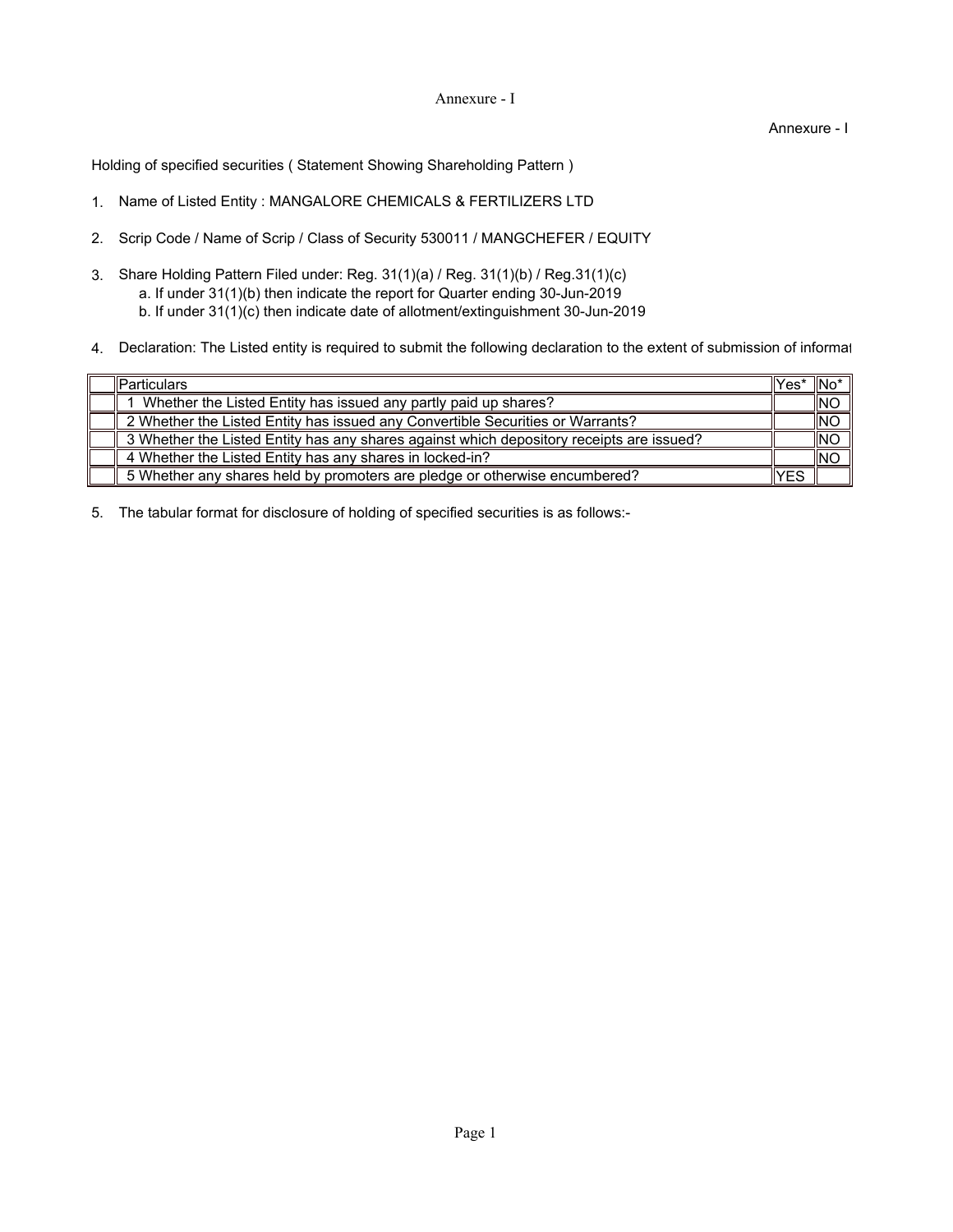|                                                                                                                                                                                                                |             |                                 | Table II - Statement showing shareholding pattern of the Promoter and Promoter Group |                                         |                                           |                                       |                                                               |                |                     |                                                                     |            |                                            |                                                    |                                        |          |                                                               |              |                                                      |
|----------------------------------------------------------------------------------------------------------------------------------------------------------------------------------------------------------------|-------------|---------------------------------|--------------------------------------------------------------------------------------|-----------------------------------------|-------------------------------------------|---------------------------------------|---------------------------------------------------------------|----------------|---------------------|---------------------------------------------------------------------|------------|--------------------------------------------|----------------------------------------------------|----------------------------------------|----------|---------------------------------------------------------------|--------------|------------------------------------------------------|
| Category & Name<br>of the Shareholders<br>(1)                                                                                                                                                                  | PAN<br>(II) | Nos. of<br>Shareholder<br>(III) | No. of<br>fully paid up<br>equity shares                                             | Partly paid-up<br>equity shares<br>held | No. of shares<br>underlying<br>Depository | Total nos.<br>shares held<br>$(VII =$ | Shareholding %<br>calculated as<br>per SCRR, 1957<br>Table II |                |                     | Number of Voting Rights<br>held in each class of<br>securities (IX) |            | No. of Shares<br>Underlying<br>Outstanding | Shareholding<br>as a % assuming<br>full conversion | Number of<br>Locked in<br>shares (XII) |          | Number of Shares<br>pledged or otherwise<br>encumbered (XIII) |              | Number of equity<br>shares held in<br>dematerialized |
|                                                                                                                                                                                                                |             |                                 | held                                                                                 | (V)                                     | Receipts                                  |                                       | $IV + V + VI$ ) As a % of $(A+B+C2)^T$                        |                |                     |                                                                     |            | convertible                                | of convertible                                     |                                        |          |                                                               |              | form (XIV)                                           |
|                                                                                                                                                                                                                |             |                                 | (IV)                                                                                 |                                         | (VI)                                      |                                       | (VIII)                                                        |                |                     |                                                                     |            | securities                                 | securities                                         |                                        |          |                                                               |              |                                                      |
|                                                                                                                                                                                                                |             |                                 |                                                                                      |                                         |                                           |                                       |                                                               |                | No of Voting Rights |                                                                     | Total as   | (including                                 | (as a percentage                                   | No.(a)                                 | As a %   | No.(a)                                                        | As a %       |                                                      |
|                                                                                                                                                                                                                |             |                                 |                                                                                      |                                         |                                           |                                       |                                                               | Class          | Class               | Total                                                               | a % of     | Warrants)                                  | of diluted share                                   |                                        | of total |                                                               | of total     |                                                      |
|                                                                                                                                                                                                                |             |                                 |                                                                                      |                                         |                                           |                                       |                                                               | $\times$       | Y                   |                                                                     | Total      | (X)                                        | capital)                                           |                                        | Shares   |                                                               | Shares       |                                                      |
|                                                                                                                                                                                                                |             |                                 |                                                                                      |                                         |                                           |                                       |                                                               |                |                     |                                                                     | Voting     |                                            | $(XI) = (VII)+(X)$                                 |                                        | held (b) |                                                               | held (b)     |                                                      |
|                                                                                                                                                                                                                |             |                                 |                                                                                      |                                         |                                           |                                       |                                                               |                |                     |                                                                     | rights     |                                            | as a % of A+B+C2                                   |                                        |          |                                                               |              |                                                      |
|                                                                                                                                                                                                                |             |                                 |                                                                                      |                                         |                                           |                                       |                                                               |                |                     |                                                                     |            |                                            |                                                    |                                        |          |                                                               |              |                                                      |
| <b>INDIAN</b>                                                                                                                                                                                                  |             |                                 |                                                                                      |                                         |                                           |                                       |                                                               |                |                     |                                                                     |            |                                            |                                                    |                                        |          |                                                               |              |                                                      |
| Individuals/Hindu undividec                                                                                                                                                                                    |             |                                 |                                                                                      |                                         |                                           |                                       |                                                               |                |                     |                                                                     |            |                                            |                                                    |                                        |          |                                                               |              |                                                      |
| Family<br>$\mathbf{a}$                                                                                                                                                                                         |             |                                 | 150000                                                                               |                                         |                                           | 150000                                | 0.13                                                          | 150000         |                     | 150000                                                              | 0.13       |                                            | 0.13                                               | U                                      |          |                                                               |              | 150000                                               |
| Names:<br><b>GAURAV AGARWALA</b>                                                                                                                                                                               | AEHPA6396L  |                                 | 150000                                                                               |                                         |                                           | 150000                                | 0.13                                                          | 150000         |                     | 150000                                                              | 0.13       |                                            | 0.13                                               |                                        |          |                                                               |              | 150000                                               |
| Central Government/                                                                                                                                                                                            |             |                                 |                                                                                      |                                         |                                           |                                       |                                                               |                |                     |                                                                     |            |                                            |                                                    |                                        |          |                                                               |              |                                                      |
| <b>State Government(s)</b><br>b.                                                                                                                                                                               |             |                                 |                                                                                      |                                         |                                           |                                       | $\Omega$                                                      |                |                     |                                                                     | $\Omega$   |                                            |                                                    |                                        |          |                                                               |              | $\mathbf 0$                                          |
| Financial Institutions/                                                                                                                                                                                        |             |                                 |                                                                                      |                                         |                                           |                                       |                                                               |                |                     |                                                                     |            |                                            |                                                    |                                        |          |                                                               |              |                                                      |
| <b>Banks</b><br>c.                                                                                                                                                                                             |             |                                 |                                                                                      |                                         |                                           |                                       |                                                               |                |                     |                                                                     |            |                                            |                                                    |                                        |          |                                                               |              | $\mathbf{0}$                                         |
| <b>ANY OTHER</b><br>d.                                                                                                                                                                                         |             |                                 |                                                                                      |                                         |                                           |                                       |                                                               |                |                     |                                                                     |            |                                            |                                                    |                                        |          |                                                               |              |                                                      |
| <b>Bodies Corporate</b>                                                                                                                                                                                        |             |                                 | 70789429                                                                             |                                         |                                           | 70789429                              |                                                               | 59.73 70789429 |                     | 0 70789429                                                          | 59.73      |                                            | 59.73                                              | $\Omega$                               |          | 54148700                                                      | 76.06        | 70789429                                             |
| Names                                                                                                                                                                                                          |             |                                 |                                                                                      |                                         |                                           |                                       |                                                               |                |                     |                                                                     |            |                                            |                                                    |                                        |          |                                                               |              |                                                      |
| ZUARI AGRO CHEMICALS LIMITED                                                                                                                                                                                   | AAACZ3924H  |                                 | 6284321                                                                              |                                         |                                           | 6284321                               |                                                               | 53.03 6284321  |                     | 6284321                                                             | 53.03      |                                            | 53.03                                              |                                        |          | 4939481                                                       | 69.38        | 62843211                                             |
| UNITED BREWERIES HOLDINGS                                                                                                                                                                                      |             |                                 |                                                                                      |                                         |                                           |                                       |                                                               |                |                     |                                                                     |            |                                            |                                                    |                                        |          |                                                               |              |                                                      |
| <b>LIMITED</b>                                                                                                                                                                                                 | AAACU2307D  |                                 | 475388                                                                               |                                         |                                           | 475388                                | 4.01                                                          | 475388         |                     | 475388                                                              | 4.01       |                                            | 4.01                                               |                                        |          | 475388                                                        | 6.68         | 4753881                                              |
| MCDOWELL HOLDINGS LIMITED                                                                                                                                                                                      | AAECM1162E  |                                 | 244233                                                                               |                                         |                                           | 244233                                | 2.06                                                          | 244233         |                     | 244233                                                              | 2.06       |                                            | 2.06                                               |                                        |          |                                                               |              | 2442337                                              |
| ADVENTZ FINANCE PRIVATE                                                                                                                                                                                        |             |                                 |                                                                                      |                                         |                                           |                                       |                                                               |                |                     |                                                                     |            |                                            |                                                    |                                        |          |                                                               |              |                                                      |
| <b>IMITED</b>                                                                                                                                                                                                  | AABCB3016H  |                                 | 750000                                                                               |                                         |                                           | 750000                                | 0.63                                                          | 750000         |                     | 750000                                                              | 0.63       |                                            | 0.63                                               |                                        |          |                                                               |              | 750000                                               |
| KINGFISHER FINVEST INDIA LIMITED AABCV9224B                                                                                                                                                                    |             |                                 |                                                                                      |                                         |                                           |                                       |                                                               |                |                     |                                                                     |            |                                            |                                                    |                                        |          |                                                               |              |                                                      |
| Sub-Total (A)(1)                                                                                                                                                                                               |             |                                 | 70939429                                                                             |                                         |                                           | 70939429                              |                                                               | 59.86 70939429 |                     | 70939429                                                            | 59.86      |                                            | 59.86                                              |                                        |          | 54148700                                                      | 76.06        | 70939429                                             |
|                                                                                                                                                                                                                |             |                                 |                                                                                      |                                         |                                           |                                       |                                                               |                |                     |                                                                     |            |                                            |                                                    |                                        |          |                                                               |              |                                                      |
| <b>FOREIGN</b><br>Individuals (Non-                                                                                                                                                                            |             |                                 |                                                                                      |                                         |                                           |                                       |                                                               |                |                     |                                                                     |            |                                            |                                                    |                                        |          |                                                               |              |                                                      |
| <b>Resident Individuals/</b>                                                                                                                                                                                   |             |                                 |                                                                                      |                                         |                                           |                                       |                                                               |                |                     |                                                                     |            |                                            |                                                    |                                        |          |                                                               |              |                                                      |
| Foreign Individuals)<br>a.                                                                                                                                                                                     |             |                                 | 250644                                                                               |                                         |                                           | 250644                                | 0.21                                                          | 250644         |                     | 250644                                                              | 0.21       |                                            | 0.21                                               |                                        |          |                                                               |              | 250644                                               |
| Names:                                                                                                                                                                                                         |             |                                 |                                                                                      |                                         |                                           |                                       |                                                               |                |                     |                                                                     |            |                                            |                                                    |                                        |          |                                                               |              |                                                      |
| AKSHAY PODDAR                                                                                                                                                                                                  | AFUPP0096C  |                                 | 250644                                                                               |                                         |                                           | 250644                                | 0.21                                                          | 250644         |                     | 250644                                                              | 0.21       |                                            | 0.21                                               |                                        |          |                                                               |              | 250644                                               |
| b.<br>Government                                                                                                                                                                                               |             |                                 |                                                                                      |                                         |                                           |                                       |                                                               |                |                     |                                                                     |            |                                            | $\sqrt{2}$                                         |                                        |          |                                                               |              | $\mathbf 0$                                          |
| <b>Institutions</b><br>c.                                                                                                                                                                                      |             |                                 |                                                                                      |                                         |                                           |                                       | $\sqrt{2}$                                                    |                |                     | $\mathbf{0}$                                                        | $\sqrt{2}$ |                                            |                                                    |                                        |          |                                                               | $\mathbf{0}$ | ō                                                    |
| Foreign Portfolio Investor<br>d.                                                                                                                                                                               |             |                                 |                                                                                      |                                         |                                           |                                       | $\Omega$                                                      |                |                     |                                                                     |            |                                            |                                                    |                                        |          |                                                               |              |                                                      |
| <b>ANY OTHER</b><br>$\ddot{f}$                                                                                                                                                                                 |             |                                 |                                                                                      |                                         |                                           |                                       |                                                               |                |                     |                                                                     |            |                                            |                                                    |                                        |          |                                                               |              |                                                      |
|                                                                                                                                                                                                                |             |                                 |                                                                                      |                                         |                                           |                                       |                                                               |                |                     |                                                                     |            |                                            |                                                    |                                        |          |                                                               |              |                                                      |
| Sub-Total (A)(2)                                                                                                                                                                                               |             |                                 | 250644                                                                               |                                         |                                           | 250644                                | 0.21                                                          | 250644         |                     | 250644                                                              | 0.21       |                                            | 0.21                                               | $\mathbf{0}$                           |          |                                                               |              | 250644                                               |
| <b>Total Shareholding of Promoter</b>                                                                                                                                                                          |             |                                 |                                                                                      |                                         |                                           |                                       |                                                               |                |                     |                                                                     |            |                                            |                                                    |                                        |          |                                                               |              |                                                      |
| and Promoter Group (A)=                                                                                                                                                                                        |             |                                 |                                                                                      |                                         |                                           |                                       |                                                               |                |                     |                                                                     |            |                                            |                                                    |                                        |          |                                                               |              |                                                      |
| $(A)(1)+(A)(2)$                                                                                                                                                                                                |             |                                 | 71190073                                                                             |                                         |                                           | 71190073                              |                                                               | 60.07 71190073 |                     | 0 71190073                                                          | 60.07      |                                            | 60.07                                              |                                        |          | 54148700                                                      | 45.69        | 71190073                                             |
|                                                                                                                                                                                                                |             |                                 |                                                                                      |                                         |                                           |                                       |                                                               |                |                     |                                                                     |            |                                            |                                                    |                                        |          |                                                               |              |                                                      |
| Details of Shares which remain unclaimed may be given hear along with details such as number of shareholders, outstanding shares held in demat/unclaimed suspense account, voting rights which are frozen etc. |             |                                 |                                                                                      |                                         |                                           |                                       |                                                               |                |                     |                                                                     |            |                                            |                                                    |                                        |          |                                                               |              |                                                      |
|                                                                                                                                                                                                                |             |                                 |                                                                                      |                                         |                                           |                                       |                                                               |                |                     |                                                                     |            |                                            |                                                    |                                        |          |                                                               |              |                                                      |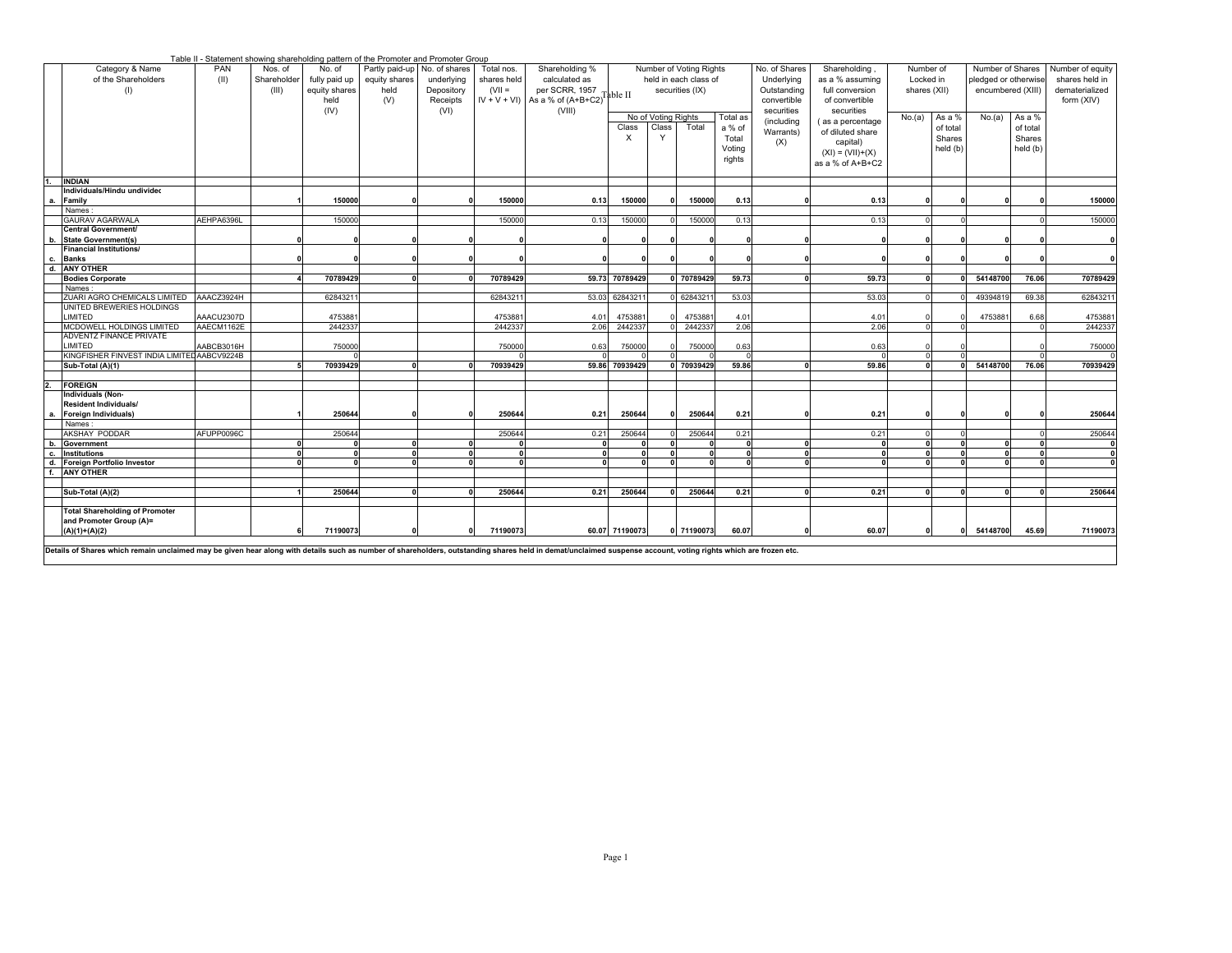|    |                                   |            |             |               | Table III - Statement showing shareholding pattern of the Public shareholder |                              |             |                                      |          |                     |                         |          |               |                    |              |          |                  |                      |                  |
|----|-----------------------------------|------------|-------------|---------------|------------------------------------------------------------------------------|------------------------------|-------------|--------------------------------------|----------|---------------------|-------------------------|----------|---------------|--------------------|--------------|----------|------------------|----------------------|------------------|
|    | Category & Name                   | <b>PAN</b> | Nos. of     | No. of        |                                                                              | Partly paid-up No. of shares | Total nos.  | Shareholding %                       |          |                     | Number of Voting Rights |          | No. of Shares | Total Shareholding | Number of    |          | Number of Shares |                      | Number of equity |
|    | of the Shareholders               | (II)       | Shareholder | fully paid up | equity shares                                                                | underlying                   | shares held | calculated as                        |          |                     | held in each class of   |          | Underlying    | as a % assuming    | Locked in    |          |                  | pledged or otherwise | shares held in   |
|    | (1)                               |            | (III)       | equity shares | held                                                                         | Depository                   | $(VII =$    | per SCRR, 1957able III               |          |                     | securities IX)          |          | Outstanding   | full conversion    | shares (XII) |          |                  | encumbered (XIII)    | dematerialized   |
|    |                                   |            |             | held          | (V)                                                                          | Receipts                     |             | $IV + V + VI$ ) As a % of $(A+B+C2)$ |          |                     |                         |          | convertible   | of convertible     |              |          |                  |                      | form (XIV)       |
|    |                                   |            |             | (IV)          |                                                                              | (VI)                         |             | (VIII)                               |          |                     |                         |          | securities    | securities         | No.(a)       | As a %   | No.(a)           | As a %               |                  |
|    |                                   |            |             |               |                                                                              |                              |             |                                      |          | No of Voting Rights |                         | Total as | (including    | (as a percentage   |              | of total | (Not applic      | of total             |                  |
|    |                                   |            |             |               |                                                                              |                              |             |                                      | Class    | Class               | Total                   | a % of   |               | of diluted share   |              | Shares   | able)            | Shares               |                  |
|    |                                   |            |             |               |                                                                              |                              |             |                                      | $\times$ |                     |                         | Total    | Warrants)     |                    |              | held (b) |                  | held                 |                  |
|    |                                   |            |             |               |                                                                              |                              |             |                                      |          |                     |                         | Votina   | (X)           | capital)           |              |          |                  | (Not appli           |                  |
|    |                                   |            |             |               |                                                                              |                              |             |                                      |          |                     |                         | rights   |               | (XI)               |              |          |                  | cable) (b)           |                  |
|    |                                   |            |             |               |                                                                              |                              |             |                                      |          |                     |                         |          |               |                    |              |          |                  |                      |                  |
|    | <b>INSTITUTIONS</b>               |            |             |               |                                                                              |                              |             |                                      |          |                     |                         |          |               |                    |              |          |                  |                      |                  |
|    | <b>Mutual Funds/</b>              |            |             | 126825        |                                                                              |                              | 126825      | 0.11                                 | 126825   |                     | 126825                  | 0.11     |               | 0.11               |              |          | <b>NA</b>        |                      | 10000            |
|    | <b>Venture Capital Funds</b>      |            |             |               |                                                                              |                              |             |                                      |          |                     |                         |          |               |                    |              |          | <b>NA</b>        |                      |                  |
|    | <b>Alternate Investment Funds</b> |            |             |               |                                                                              |                              |             |                                      |          |                     |                         |          |               |                    |              |          | <b>NA</b>        |                      |                  |
|    | <b>Foreign Venture</b>            |            |             |               |                                                                              |                              |             |                                      |          |                     |                         |          |               |                    |              |          |                  |                      |                  |
| d. | <b>Capital Investors</b>          |            |             |               |                                                                              |                              |             |                                      |          |                     |                         |          |               |                    |              |          | <b>NA</b>        |                      |                  |
|    | <b>Foreign Portfolio</b>          |            |             |               |                                                                              |                              |             |                                      |          |                     |                         |          |               |                    |              |          |                  |                      |                  |
|    | Investor (Corporate)              |            |             | 848033        |                                                                              |                              | 848033      | 0.72                                 | 848033   |                     | 848033                  | 0.72     |               | 0.72               |              |          | <b>NA</b>        |                      | 848033           |
|    | <b>Financial Institutions</b>     |            |             |               |                                                                              |                              |             |                                      |          |                     |                         |          |               |                    |              |          |                  |                      |                  |
|    | <b>Banks</b>                      |            | 274         | 293061        |                                                                              |                              | 293061      | 0.25                                 | 293061   |                     | 293061                  | 0.25     |               | 0.25               |              |          | <b>NA</b>        |                      | 36005            |
|    | <b>Insurance Companies</b>        |            |             | 850           |                                                                              |                              | 850         |                                      | 850      |                     | 850                     |          |               |                    |              |          | <b>NA</b>        |                      |                  |
|    | <b>Provident Funds/</b>           |            |             |               |                                                                              |                              |             |                                      |          |                     |                         |          |               |                    |              |          |                  |                      |                  |
|    | <b>Pension Funds</b>              |            |             |               |                                                                              |                              |             |                                      |          |                     |                         |          |               |                    |              |          | <b>NA</b>        |                      |                  |
|    | <b>ANY OTHER</b>                  |            |             |               |                                                                              |                              |             |                                      |          |                     |                         |          |               |                    |              |          |                  |                      |                  |
|    | <b>Market Maker</b>               |            |             |               |                                                                              |                              |             |                                      |          |                     |                         |          |               |                    |              |          | <b>NA</b>        |                      |                  |
|    |                                   |            |             |               |                                                                              |                              |             |                                      |          |                     |                         |          |               |                    |              |          |                  |                      |                  |
|    | Sub-Total (B)(1)                  |            | 282         | 1268769       |                                                                              |                              | 1268769     | 1.07                                 | 1268769  | ΩI                  | 1268769                 | 1.07     |               | 1.07               |              |          |                  |                      | 894038           |
|    |                                   |            |             |               |                                                                              |                              |             |                                      |          |                     |                         |          |               |                    |              |          |                  |                      |                  |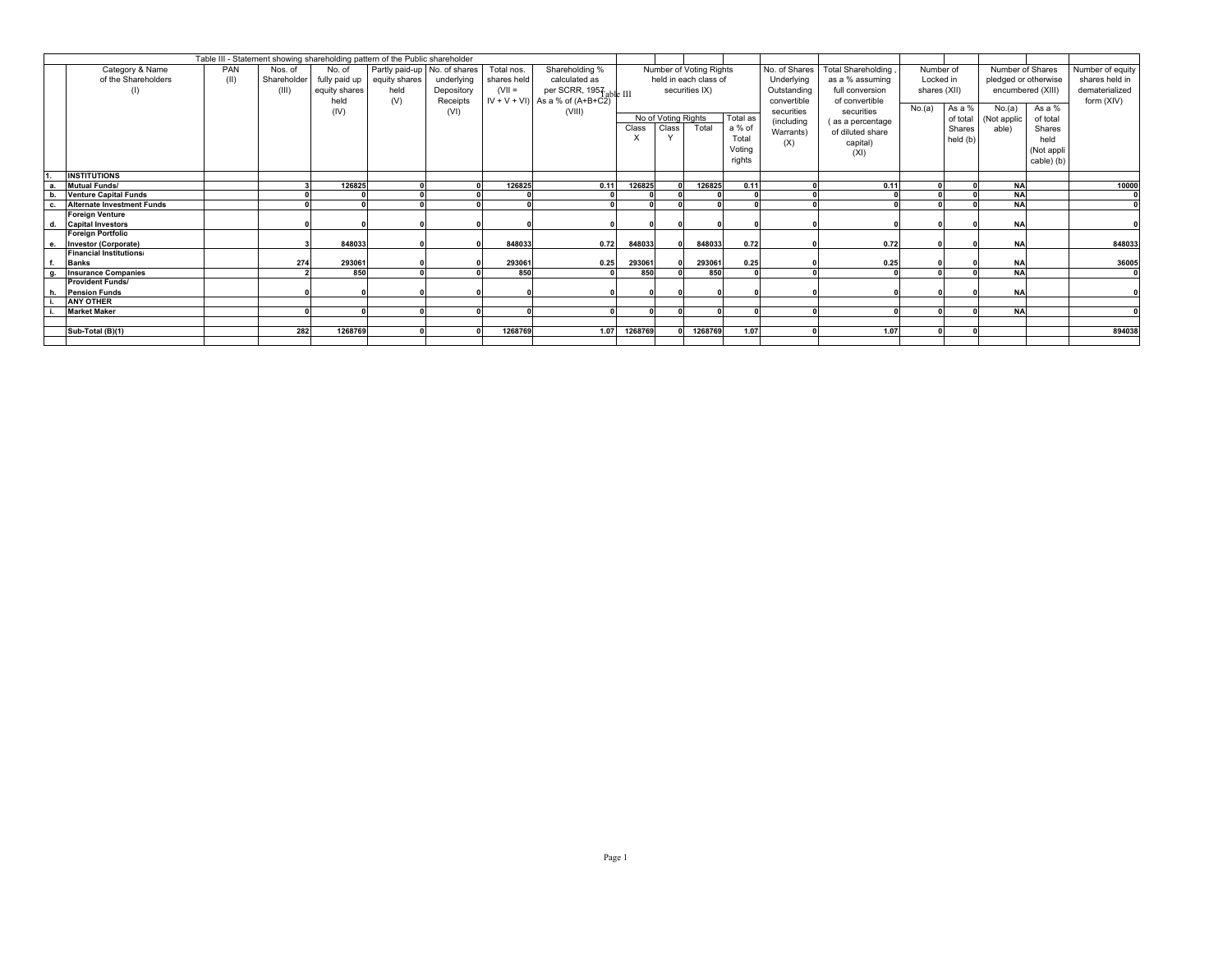|                | <b>Central Government/</b>                                                                                                                                                                                     |       |                   |              |          |       |                             |            |              |              |       |              |           |              |
|----------------|----------------------------------------------------------------------------------------------------------------------------------------------------------------------------------------------------------------|-------|-------------------|--------------|----------|-------|-----------------------------|------------|--------------|--------------|-------|--------------|-----------|--------------|
|                | <b>State Government(s)/</b>                                                                                                                                                                                    |       |                   |              |          |       |                             |            |              |              |       |              |           |              |
| 2 a.           | <b>President of India</b>                                                                                                                                                                                      |       | 16447719          |              | 16447719 |       | 13.88 16447719              | 16447719   | 13.88        |              | 13.88 | n            | <b>NA</b> | 16445969     |
|                | Names                                                                                                                                                                                                          |       |                   |              |          |       |                             |            |              |              |       |              |           |              |
|                | RECOVERY OFFICER I DRT II                                                                                                                                                                                      |       | 15395969          |              | 15395969 |       | 12.99 <sup>c</sup> 15595969 | 0 15395969 | 12.99        |              | 12.99 |              |           | 15395969     |
|                |                                                                                                                                                                                                                |       |                   |              |          |       |                             |            |              |              |       |              |           |              |
|                | Sub-Total (B)(2)                                                                                                                                                                                               |       | 16447719          |              | 16447719 | 13.88 | 16447719                    | 0 16447719 | 13.88        |              | 13.88 |              |           | 16445969     |
|                |                                                                                                                                                                                                                |       |                   |              |          |       |                             |            |              |              |       |              |           |              |
|                | <b>NON-INSTITUTIONS</b>                                                                                                                                                                                        |       |                   |              |          |       |                             |            |              |              |       |              |           |              |
| $\overline{a}$ | <b>INDIVIDUALS</b>                                                                                                                                                                                             |       |                   |              |          |       |                             |            |              |              |       |              |           |              |
|                | l. Individual shareholders                                                                                                                                                                                     |       |                   |              |          |       |                             |            |              |              |       |              |           |              |
|                | holding nominal share capital                                                                                                                                                                                  |       |                   |              |          |       |                             |            |              |              |       |              |           |              |
|                | up to Rs. 2 lakhs.                                                                                                                                                                                             | 43978 | 15089780          | $\mathbf{a}$ | 15089780 |       | 12.73 15089780              | 0 15089780 | 12.73        | $\Omega$     | 12.73 | $\Omega$     | <b>NA</b> | 12419757     |
|                | II. Individual shareholders                                                                                                                                                                                    |       |                   |              |          |       |                             |            |              |              |       |              |           |              |
|                | holding nominal share capital                                                                                                                                                                                  |       |                   |              |          |       |                             |            |              |              |       |              |           |              |
|                | in excess of Rs. 2 lakhs.                                                                                                                                                                                      |       | 4107341<br>75     |              | 4107341  | 3.47  | 410734                      | 4107341    | 3.47         |              | 3.47  |              | <b>NA</b> | 4034939      |
|                | <b>NBFCs registered</b>                                                                                                                                                                                        |       |                   |              |          |       |                             |            |              |              |       |              |           |              |
| b.             | with RBI                                                                                                                                                                                                       |       |                   |              |          |       |                             |            |              |              |       |              | <b>NA</b> | $\mathbf{0}$ |
| c.             | <b>Employee Trusts</b>                                                                                                                                                                                         |       |                   |              |          |       |                             | $\sqrt{2}$ |              |              |       | U            | <b>NA</b> | $\mathbf{0}$ |
|                | <b>Overseas Depositories</b>                                                                                                                                                                                   |       |                   |              |          |       |                             |            |              |              |       |              |           |              |
|                | (holding DRs)                                                                                                                                                                                                  |       |                   |              |          |       |                             |            |              |              |       |              |           |              |
| d.             | (balancing figure)                                                                                                                                                                                             |       |                   |              |          |       |                             |            |              |              |       |              | <b>NA</b> | $\sqrt{2}$   |
| $\theta$       | <b>ANY OTHER</b>                                                                                                                                                                                               |       | 10411468<br>1375  | $\mathbf{r}$ | 10411468 | 8.78  | 10411468                    | 0 10411468 | 8.78         | $\mathbf{r}$ | 8.78  | $\Omega$     |           | 10323243     |
|                | <b>BODIES CORPORATE</b>                                                                                                                                                                                        |       | 395<br>6840656    |              | 6840656  | 5.77  | 6840656                     | 6840656    | 5.77         |              | 5.77  |              | <b>NA</b> | 6754066      |
|                | Names:                                                                                                                                                                                                         |       |                   |              |          |       |                             |            |              |              |       |              |           |              |
|                | <b>Clearing Members</b>                                                                                                                                                                                        |       | 72740<br>57       | ΩI           | 72740    | 0.06  | 72740                       | 72740      | 0.06         |              | 0.06  | $\sqrt{2}$   | <b>NA</b> | 72740        |
|                | <b>HINDU UNDIVIDED FAMILIES</b>                                                                                                                                                                                |       | 613<br>845456     |              | 845456   | 0.71  | 845456                      | 845456     | 0.71         |              | 0.71  |              | <b>NA</b> | 845456       |
|                | <b>IEPF</b>                                                                                                                                                                                                    |       | 2186948           |              | 2186948  | 1.85  | 2186948                     | 2186948    | 1.85         |              | 1.85  | $\sqrt{2}$   | <b>NA</b> | 2186948      |
|                | Names                                                                                                                                                                                                          |       |                   |              |          |       |                             |            |              |              |       |              |           |              |
|                | NRI - Non-Repat                                                                                                                                                                                                |       | 150945<br>154     |              | 150945   | 0.13  | 150945                      | 150945     | 0.13         |              | 0.13  |              | <b>NA</b> | 150945       |
|                | NRI - Repat                                                                                                                                                                                                    |       | 313335<br>143     | $\mathbf{u}$ | 313335   | 0.26  | 313335                      | 313335     | 0.26         | $\sqrt{2}$   | 0.26  | $\sqrt{2}$   | <b>NA</b> | 312750       |
|                | <b>OTHERS</b>                                                                                                                                                                                                  |       | 1050              | $\sqrt{2}$   | 1050     |       | 1050                        | 1050       | $\mathbf{r}$ | $\sqrt{2}$   |       | $\mathbf{0}$ | <b>NA</b> |              |
|                | <b>TRUSTS</b>                                                                                                                                                                                                  |       | 338               |              | 338      |       | 338                         | 338        |              |              |       |              | <b>NA</b> | 338          |
|                | <b>Foreign Portfolio</b>                                                                                                                                                                                       |       |                   |              |          |       |                             |            |              |              |       |              |           |              |
|                | Investor (Individual)                                                                                                                                                                                          |       |                   |              |          |       |                             |            |              |              |       |              | <b>NA</b> | $\mathbf{0}$ |
|                |                                                                                                                                                                                                                |       |                   |              |          |       |                             |            |              |              |       |              |           |              |
|                | Sub-Total (B)(3)                                                                                                                                                                                               |       | 29608589<br>45428 | ΩI           | 29608589 |       | 24.98 29608589              | 0 29608589 | 24.98        |              | 24.98 | $\sqrt{2}$   |           | 26777939     |
|                |                                                                                                                                                                                                                |       |                   |              |          |       |                             |            |              |              |       |              |           |              |
|                | <b>Total Public Shareholding</b>                                                                                                                                                                               |       |                   |              |          |       |                             |            |              |              |       |              |           |              |
|                | $(B)=(B)(1)+(B)(2)+(B)(3)$                                                                                                                                                                                     |       | 47325077<br>45719 | n            | 47325077 |       | 39.93 47325077              | 0 47325077 | 39.93        |              | 39.93 | O            |           | 44117946     |
|                |                                                                                                                                                                                                                |       |                   |              |          |       |                             |            |              |              |       |              |           |              |
|                | Details of the shareholders acting as persons in Concert including their Shareholding (No. and %):                                                                                                             |       |                   |              |          |       |                             |            |              |              |       |              |           |              |
|                |                                                                                                                                                                                                                |       |                   |              |          |       |                             |            |              |              |       |              |           |              |
|                | Details of Shares which remain unclaimed may be given hear along with details such as number of shareholders, outstanding shares held in demat/unclaimed suspense account, voting rights which are frozen etc. |       |                   |              |          |       |                             |            |              |              |       |              |           |              |
|                |                                                                                                                                                                                                                |       |                   |              |          |       |                             |            |              |              |       |              |           |              |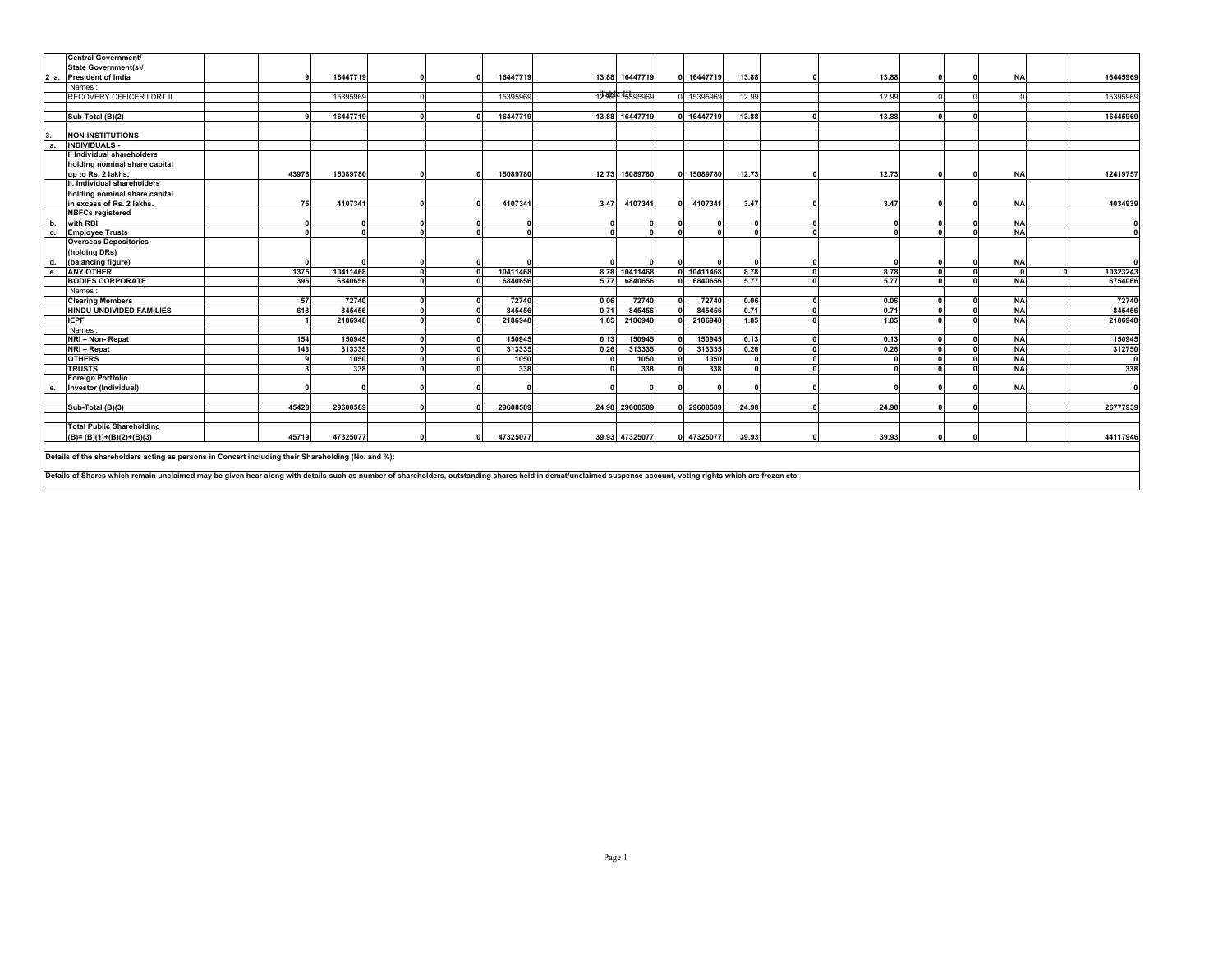## Table IV

| Table IV - Statement showing shareholding pattern of the Non Promoter- Non Public shareholder |            |                  |               |                              |            |             |                                      |  |                         |                 |                              |               |                     |              |          |             |                      |                  |
|-----------------------------------------------------------------------------------------------|------------|------------------|---------------|------------------------------|------------|-------------|--------------------------------------|--|-------------------------|-----------------|------------------------------|---------------|---------------------|--------------|----------|-------------|----------------------|------------------|
| Category & Name                                                                               | <b>PAN</b> | Nos. of          | No. of        | Partly paid-up No. of shares |            | Total nos.  | Shareholding %                       |  | Number of Voting Rights |                 |                              | No. of Shares | Total Shareholding, | Number of    |          |             | Number of Shares     | Number of equity |
| of the Shareholders                                                                           |            | (II) Shareholder |               | fully paid up equity shares  | underlying | shares held | calculated as                        |  | held in each class of   |                 |                              | Underlying    | as a % assuming     | Locked in    |          |             | pledged or otherwise | shares held in   |
| (1)                                                                                           |            | (III)            | equity shares | held                         | Depository | $(VII =$    | per SCRR, 1957                       |  |                         | securities (IX) |                              | Outstanding   | full conversion     | shares (XII) |          |             | encumbered (XIII)    | dematerialized   |
|                                                                                               |            |                  | held          | (V)                          | Receipts   |             | $IV + V + VI$ ) As a % of $(A+B+C2)$ |  |                         |                 |                              | convertible   | of convertible      |              |          |             |                      | form (XIV)       |
|                                                                                               |            |                  | (IV)          |                              | (VI)       |             | (VIII)                               |  |                         |                 | No of Voting Rights Total as | securities    | securities          | No.(a)       | As a %   | No.(a)      | As a %               | (Not applicable) |
|                                                                                               |            |                  |               |                              |            |             |                                      |  | Class Class Total       |                 | a % of                       | (including    | (as a percentage    |              | of total | (Not applic | of total             |                  |
|                                                                                               |            |                  |               |                              |            |             |                                      |  |                         |                 | Total                        | Warrants)     | of diluted share    |              | Shares   | able)       | Shares held          |                  |
|                                                                                               |            |                  |               |                              |            |             |                                      |  |                         |                 | Voting                       | (X)           | capital)            |              | held (b) |             | (Not appli           |                  |
|                                                                                               |            |                  |               |                              |            |             |                                      |  |                         |                 | rights                       |               | (XI)                |              |          |             | cable) (b)           |                  |
|                                                                                               |            |                  |               |                              |            |             |                                      |  |                         |                 |                              |               |                     |              |          |             |                      |                  |
| <b>Custodian/DR Holder</b>                                                                    |            |                  |               |                              |            |             |                                      |  |                         |                 |                              |               |                     |              |          | <b>NA</b>   |                      |                  |
| <b>Employee Benefit Trust</b>                                                                 |            |                  |               |                              |            |             |                                      |  |                         |                 |                              |               |                     |              |          |             |                      |                  |
| (under SEBI (Share based                                                                      |            |                  |               |                              |            |             |                                      |  |                         |                 |                              |               |                     |              |          |             |                      |                  |
| <b>Employee Benefit)</b>                                                                      |            |                  |               |                              |            |             |                                      |  |                         |                 |                              |               |                     |              |          |             |                      |                  |
| Regulations, 2014)                                                                            |            |                  |               |                              |            |             |                                      |  |                         |                 |                              |               |                     |              |          | <b>NA</b>   |                      |                  |
| <b>Total Non-Promoter-Non</b>                                                                 |            |                  |               |                              |            |             |                                      |  |                         |                 |                              |               |                     |              |          |             |                      |                  |
| Public Shareholding (C)=                                                                      |            |                  |               |                              |            |             |                                      |  |                         |                 |                              |               |                     |              |          |             |                      |                  |
| $(C)(1)+(C)(2)$                                                                               |            |                  |               |                              |            |             |                                      |  |                         |                 |                              |               |                     |              |          |             |                      |                  |